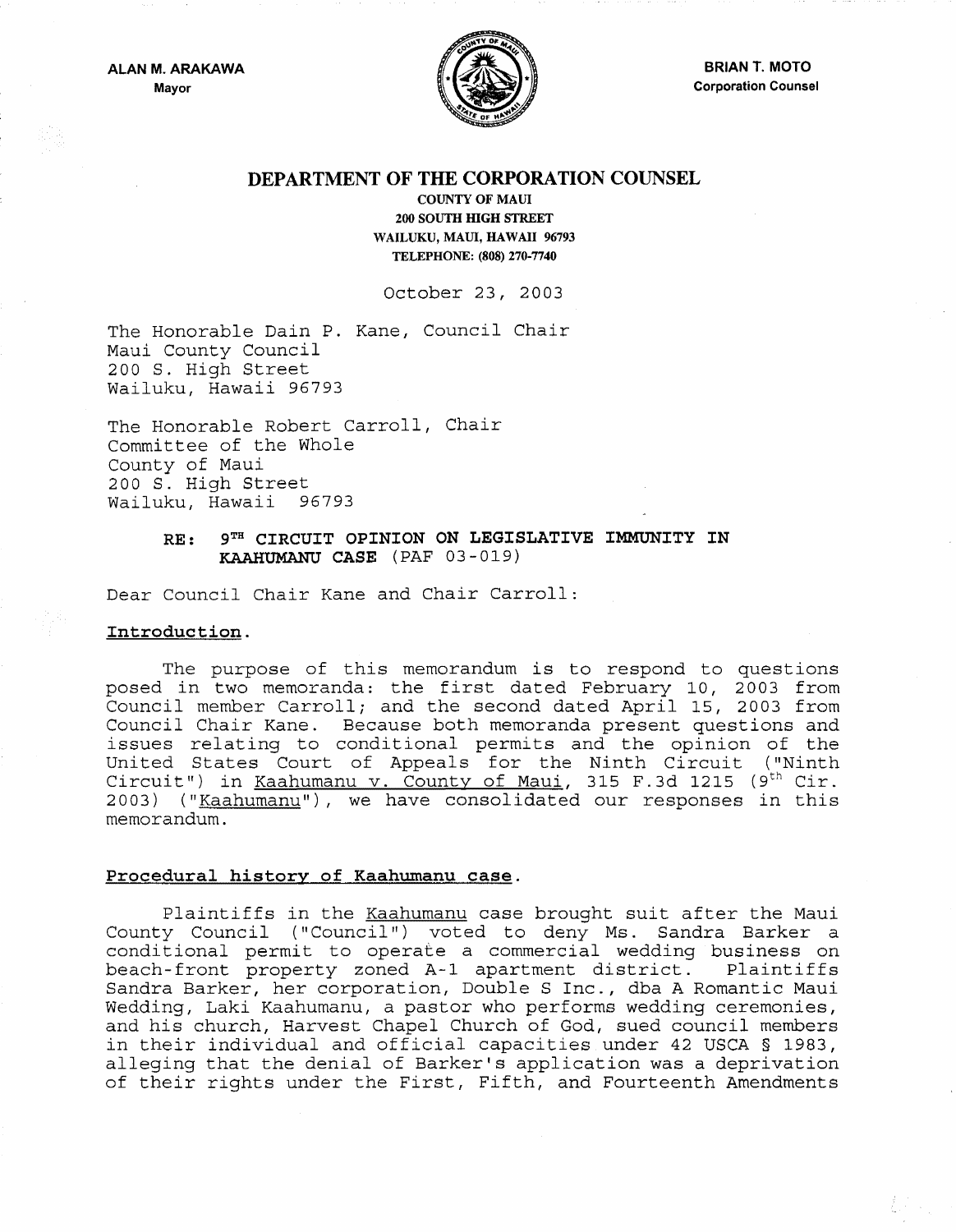of the United States Constitution and the Religious Land Use and Institutionalized Persons Act (RLUIPA), 42 U.S.C. 2000cc.

The County moved under Rule 12(b) (6) of the Federal Rules of Civil Procedure to dismiss the claims against the council members<br>in their individual and official capacities. The County argued in their individual and official capacities. that the individual-capacity claims were barred by legislative immunity and that the official-capacity claims were duplicative of the claims against the County of Maui. The U.S. District Court for the District of Hawaii denied the motion to dismiss the individualcapacity claims on the·ground of legislative immunity but granted the motion to dismiss the official-capacity claims. The County appealed the denial of legislative immunity and the denial was upheld by the U.S. Court of Appeals, Ninth Circuit.

On April 25, 2003, County filed a Motion for Partial Summary Judgment on various grounds, including the ground that the Council<br>members are entitled to qualified immunity<sup>1</sup> for their qualified immunity $^1$ administrative acts. By Order filed on June 19, 2003, the U.S. District Court granted County's Motion for Partial Summary Judgment with respect to the issue of qualified immunity. In its decision, the Court found that "the facts alleged do not show that the Maui County Council members' conduct violated a constitutional right or the RLUIPA, or that the rights alleged were 'clearly established' at the time Plaintiff Barker's CUP application was denied.  $1^2$ 

## Summary of Ninth Circuit decision relating to legislative immunity.

In its decision relating to legislative immunity ("Ninth Circuit decision"), the Ninth Circuit observed that the United States Supreme Court has long held state and regional legislators absolutely immune from liability under § 1983 for their legislative

<sup>2</sup>Order Granting Defendants' Motion for Partial Summary Judgment and Denying Defendant J. Kalani English's Motion to Dismiss, p. 72.

<sup>&</sup>lt;sup>1</sup>"The doctrine of qualified immunity shields public officials performing discretionary functions from personal liability for civil damages insofar as their conduct does not violate clearly established statutory or constitutional rights of which a reasonable person would have known." Order Granting Defendants' Motion for Partial Summary Judgment and Denying Defendant J. Kalani English's Motion to Dismiss, p. 19.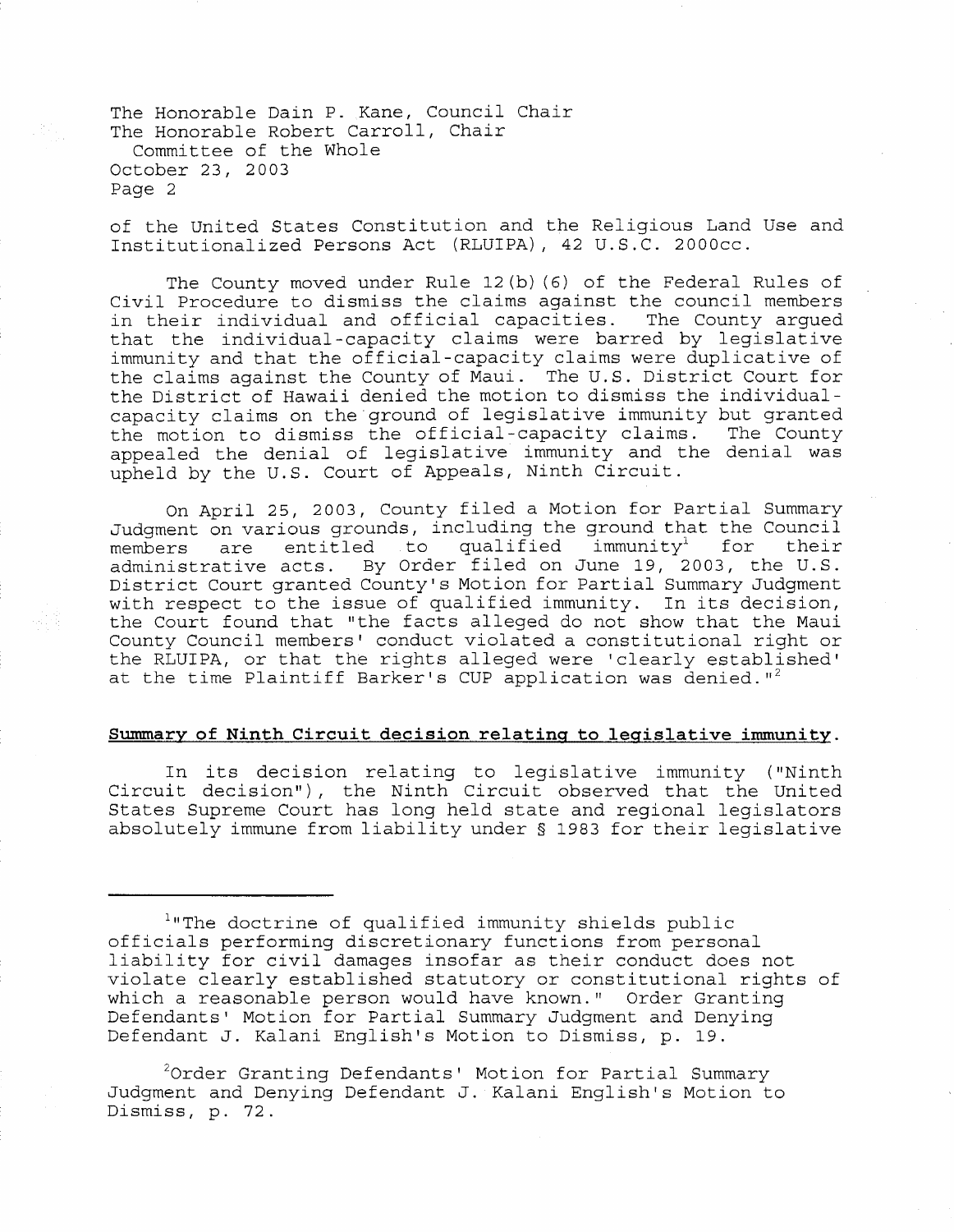acts and has extended this immunity to local legislators.<sup>3</sup> However, the Ninth Circuit also observed that "not all governmental acts by a local legislature are necessarily legislative in nature" and that" [w]hether an act is legislative turns on the nature of the act, rather than on the motive or intent of the official performing it."<sup>4</sup> Further, the Ninth Circuit stated that "[t] he burden of proof in establishing absolute immunity is on the individual asserting it."<sup>5</sup>

The Ninth Circuit decision reiterated the four factors that federal courts have considered in deciding whether an action is legislative (rather than administrative or executive) :

- 1. Whether the act involves ad *hoc* decision making, or the formulation of policy;
- 2. Whether the act applies to a few individuals, or to the public at large;
- 3. Whether the act is formally legislative in character; and
- 4. Whether it bears all the hallmarks of traditional legislation.<sup>6</sup>

(1) Ad hoc decision making. In considering the first factor, the court determined that the Council's decision denying Ms. Barker's application was ad *hoc.*  The court concluded:

The decision was taken based on the circumstances of the particular case and did not effectuate policy or create

 $3$ Kaahumanu, 315 F.3d at 1219 (citing, among other cases, Bogan v. Scott-Harris, 523 U.S. 44, 49 (1998)).

<sup>4</sup>Kaahumanu, 315 F.3d at 1219 (quoting Cinevision Corp. v. City of Burbank, 745 F.2d 560, 580 (9<sup>th</sup> Cir. 1984)), and Bogan, 523 U.S. at 54.

 $5$ Kaahumanu, 315 F.3d at 1220 (quoting  $F.3d$  1480, 1482 ( $9^{th}$  Cir. 1994)).

6The Ninth Circuit recognized that the factors are not mutually exclusive, but related, particularly with respect to the determination of whether an act is ad *hoc.* Kaahumanu, 315 F.3d at 1220 n.4. Ad hoc is a Latin phrase meaning "for this". Something is ad hoc when it is 'formed for a particular purpose. Black's Law Dictionary, Seventh Edition (1999).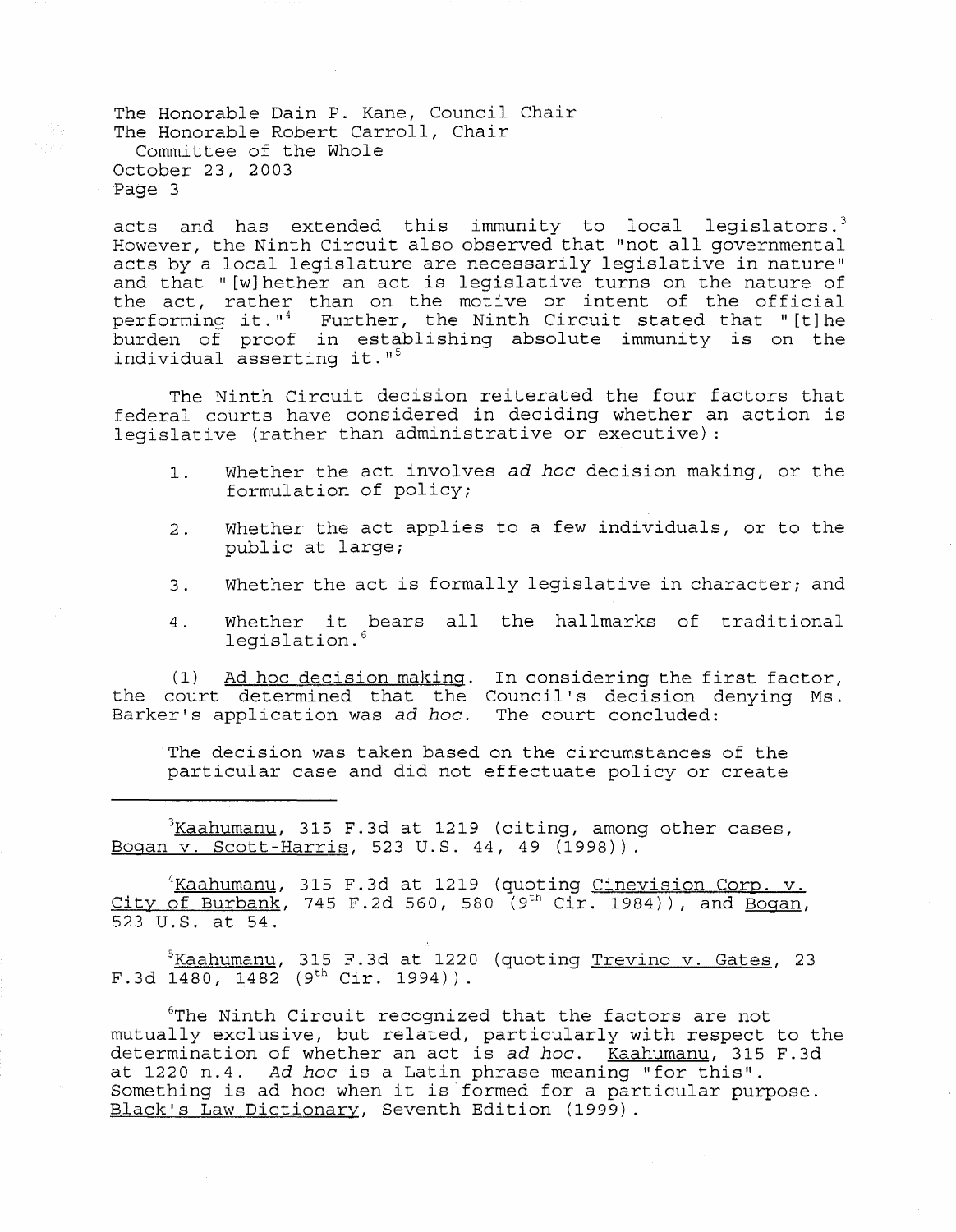> a binding rule of conduct. Typically, a zoning ordinance establishes a rule of general application, but here the ordinance would have affected only a single permit and a single parcel of land.... Enactment of the ordinance would not have created a new category of expressly permitted or special uses and therefore did not modify or supersede the policies contained in the existing comprehensive<br>zoning ordinance.... [G]ranting or denving a CUP zoning ordinance.... $[G]$ ranting or denying constitutes *ad hoc* administration of the existing zoning ordinance rather than the formulation of policy .... In other words, the Council is carrying out, not changing, the policies embodied in the comprehensive zoning ordinance when it grants or denies a CUP.<sup>7</sup>

(2) Whether the act applies to a few individuals, or to the public at large. The court observed that "when the act in The court observed that ."when the act in question applies to a few individuals rather than the public at large, legislative immunity is disfavored."<sup>8</sup> Given the facts large, legislative immunity is disfavored." $8$ before it, the court held that the decision to enact or reject an ordinance granting a conditional permit affected only the applicant and not the public at large.<sup>9</sup>

The court was careful to state, however, that it was not holding" that anything short of a comprehensive zoning ordinance is administrative rather than legislative"; rather, the court noted that" [t]he question here is one of degree and we conclude simply that the very limited impact of the conditional use permit at issue

 $7$ Kaahumanu, 315 F.3d at 1220-1221. In reaching its conclusion, the court rejected County's argument that because the Council's decision to reject a conditional permit involved the exercise of considerable discretion it was not *ad hoc.* The court observed that, although the Council does have some discretion, such discretion, under the Maui County Code, is not complete. The court also rejected County's argument that, because the granting of a conditional permit ultimately involves the reformulation and enactment of zoning policy in derogation of the County's comprehensive zoning ordinance, the decision was not *ad hoc.* Rather, the court characterized the decision as "an individualized determination" and held that the mere fact that the Council has retained the authority to grant conditional permits does not necessarily imply that granting such permits involves policy-making. Kaahumanu, 315 F.3d at 1222.

"<u>Kaahumanu</u>, 315 F.3d at 1222.

 $\mathcal{I}d$ .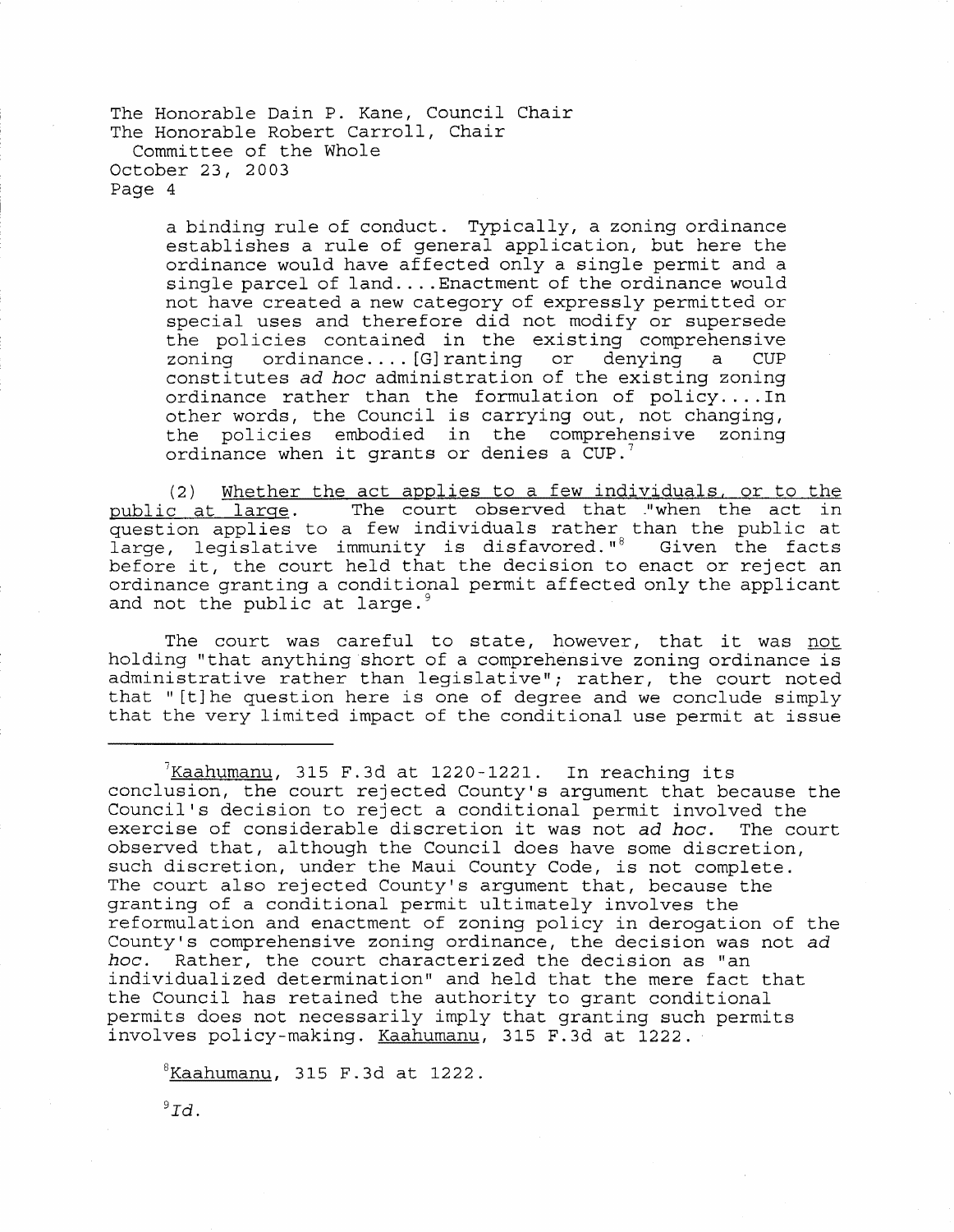here weighs against absolute immunity.  $10^1$  The court included in its opinion cites to cases that affirm that, in certain circumstances at least, bills affecting an individual or a narrowly defined group of individuals or only one parcel of land may nevertheless be  $legislative.<sup>11</sup>$ 

(3) Whether the act is formally legislative in character. Although the court recognized that the conditional permit procedure was formally legislative in character, the court held that this fact does not in itself decide the matter of legislative immunity. The court stated that it "must look beyond the formal character of the act to see whether it 'contain[s] matter which is properly to be regarded as legislative in its character and effect. '"<sup>12</sup>

(4) Whether the act bears all the hallmarks of traditional legislation. The court determined that, because the decision not to grant the conditional permit was *ad hoc* and not one of policy, it did not bear all the hallmarks of traditional legislation.<sup>13</sup>

 $^{10}Id.$ 

 $11$ See <u>Kaahumanu</u>, 315 F.3d at 1222 (citing Cinevision Corp., 745 F.2d at 579 ("Congress, as well as many state and local legislatures, may enact private, or other, bills that affect an individual or a narrowly defined group of individuals. We cannot say that such activities are not legislative. ")) . See *also*  Kaahumanu, 315 F.3d at 1222, n.7 (distinguishing Biblia Abierta v. Banks, 129 F.3d 899 (7<sup>th</sup> Cir. 1997) (ordinance affecting two parcels of land but which by its terms applied equally "to all current and future owners of the property"); Acierno v. Cloutier, 40 F.3d 597 (3d Cir. 1994) (holding that down-zoning of 38-acre parcel involving 322 apartment units and some commercial use and which raised concerns about traffic, wetlands, public works, and fire prevention was a broad policy decision) *i* and Corn v. City of Lauderdale Lakes, 997 F.2d 1369 (11 th Cir. 1993) (holding that city council members were immune from suit in down-zoning 8.5 acre parcel to more restrictive business classification)).

<sup>12</sup>Kaahumanu, 315 F.3d at 1223 (quoting <u>Cinevision Corp. v.</u> City of Burbank, 745 F.2d 560, 580 (9th Cir. 1984)).

 $^{13}$ Kaahumanu, 315 F.3d at 1223-24.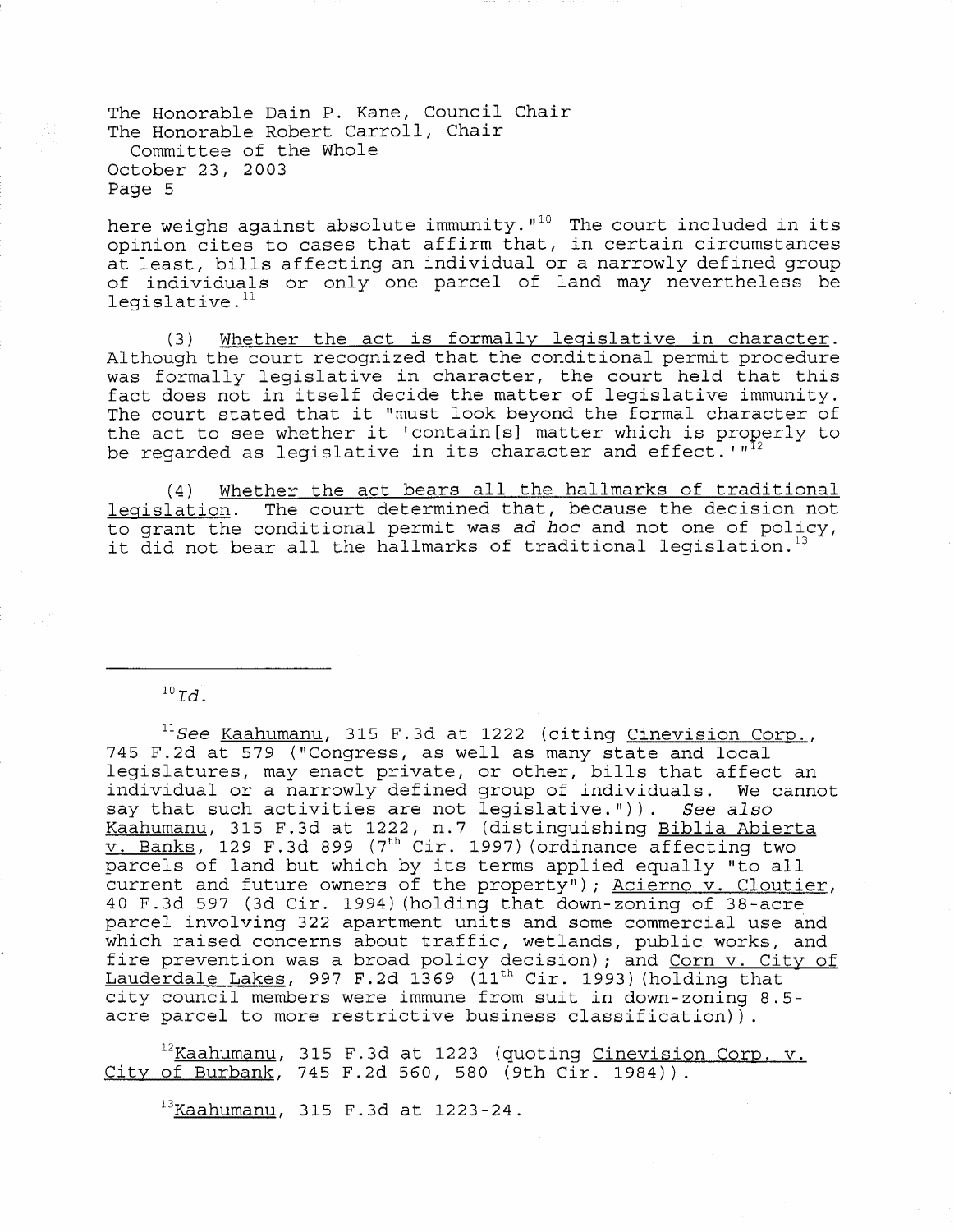## **Analysis of the Questions Posed.**

**First Question:** Does the court's *(i. e.,* Ninth Circuit's) decision mean that Council members are not entitled to absolute legislative immunity when acting on any Conditional Permit application?

The Ninth Circuit decision does materially increase the possibility that a court, when adjudicating legislative immunity issues in litigation pertaining to a conditional permit application, would deny legislative immunity on the grounds that County's conditional permit decisions are ad *hoc,* affect only the applicants, do not bear all the hallmarks of traditional legislation, and, despite the formally legislative character of the conditional permit process, is administrative in nature.<sup>14</sup> The risk of such an outcome would appear most likely. in the context of a conditional permit for a single, small parcel of land involving only localized, limited impacts and not serious public policy concerns. However, inasmuch as the court considered the question to be "one of degree", the Ninth Circuit decision does not necessarily mean that the council members would never be entitled to legislative immunity when taking action on a conditional permit application.

The Ninth Circuit decision relating to legislative immunity did not address the application of the doctrine of qualified immunity.<sup>15</sup> The issue of qualified immunity was addressed by the U.S. District Court in deciding a County Motion for Partial Summary<br>Judqment. Therefore, the Ninth Circuit decision does not Therefore, the Ninth Circuit decision does not necessarily mean that Council members will not be entitled to *qualified* immunity in litigation arising out of conditional permits. Indeed, as discussed above in the procedural history of the Kaahumanu case, the U.S. District Court did in fact determine that the defendants were entitled to qualified immunity.

When determining whether County officers are entitled to qualified immunity, a court will first inquire whether, viewed in the light most favorable to plaintiffs, the facts show that County

# $14$ Kaahumanu, 315 F.3d at 1224.

<sup>15</sup> "We have no occasion to address whether the doctrine of qualified immunity applies in this case, nor do we opine on the merits of plaintiffs' claims." Kaahumanu, 315 F.3d at 1224 n.8.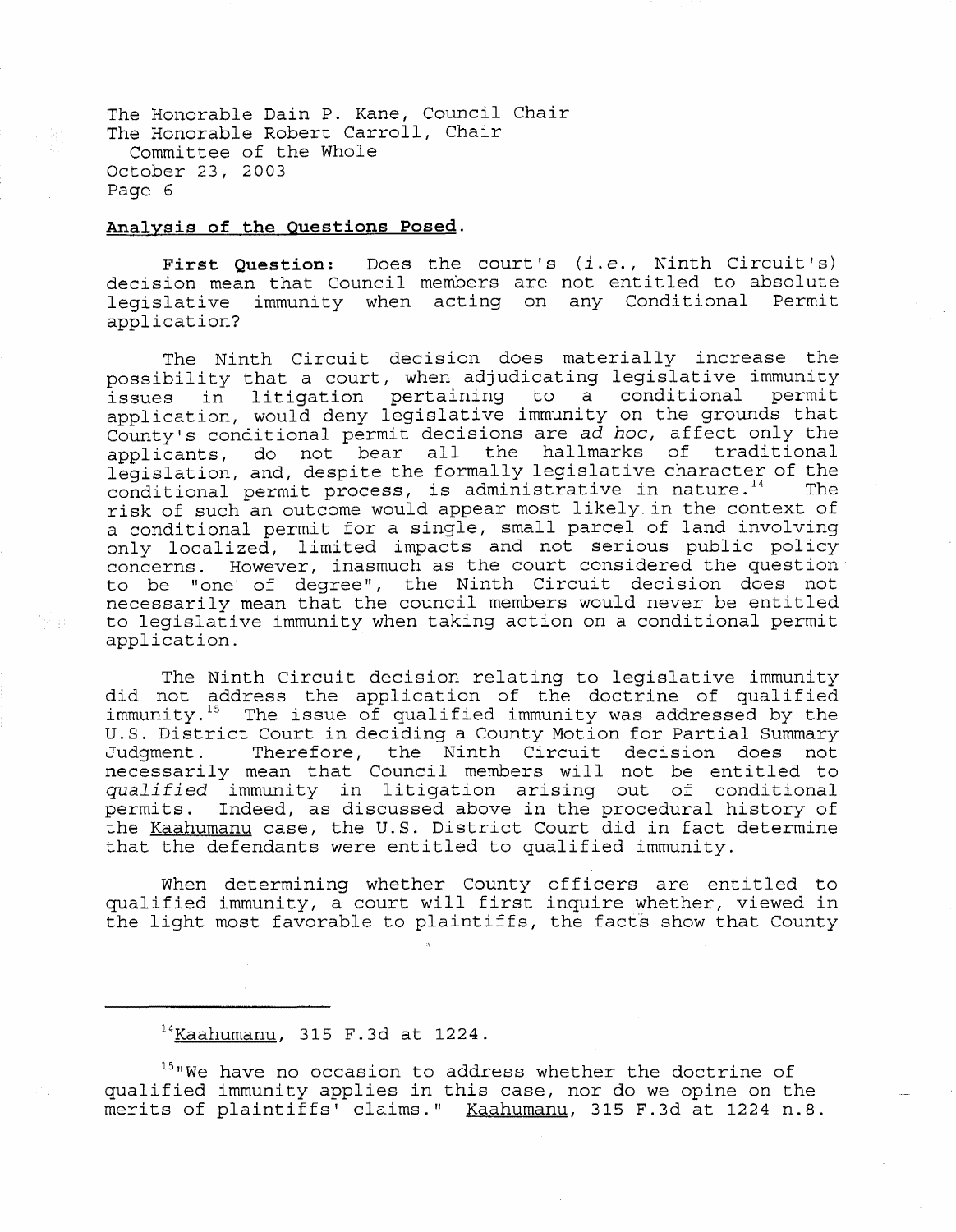officers violated one of plaintiffs' constitutional rights.<sup>16</sup> The court will then inquire whether the constitutional right was clearly established.

**Second Question:** Are Council members entitled to absolute legislative immunity when acting on a change in zoning or other individual land use applications?

The <u>Kaahumanu</u> case does not address the issue of changes in<br>a. In fact, the Ninth Circuit specifically stated: "We do zoning. In fact, the Ninth Circuit specifically stated: not hold, however, that anything short of a comprehensive zoning ordinance is administrative rather than legislative." The court also noted that the Maui County Code itself distinguishes "between a conditional use permit and an actual 'change of zoning'".<sup>18</sup>

There is no controlling precedent in the Ninth Circuit on the question of legislative immunity with respect to changes in zoning. However, courts in other circuits have held that legislators are entitled to immunity for such decisions. For example, in Corn v.  $City$  of Lauderdale Lakes, 997 F.2d 1369, 1392 (11 $^{\text{th}}$  Cir.1993), the Eleventh Circuit held that "even... decisions about which zoning classifications should be applied to a specific parcel of land are legislative actions." The Ninth Circuit did not disagree with the holding in the Corn case but distinguished it on the basis that Corn involved a change in zoning rather than a conditional use permit. <sup>19</sup>

**Third Question:** What procedural changes can the Council enact to minimize the members' liability exposure? For instance, should land-use ordinances and committee reports contain recitals describing the Council's intentions? If so, what should be contained in the recitals?

With respect to the issue of legislative immunity, it does not appear that there are many "procedural" changes that can be made to the existing conditional permit process that might make it more likely for a court to grant legislative immunity to named

<sup>16</sup>Order Granting Defendants' Motion for Partial Summary Judgment and Denying Defendant J. Kalani English's Motion to Dismiss,  $pp. 21-22.$ 

 $^{17}Id.$ 

 $18$ Kaahumanu, 315 F.3d at 1222.

 $^{19}$ Kaahumanu, 315 F.3d at 1223 n.7.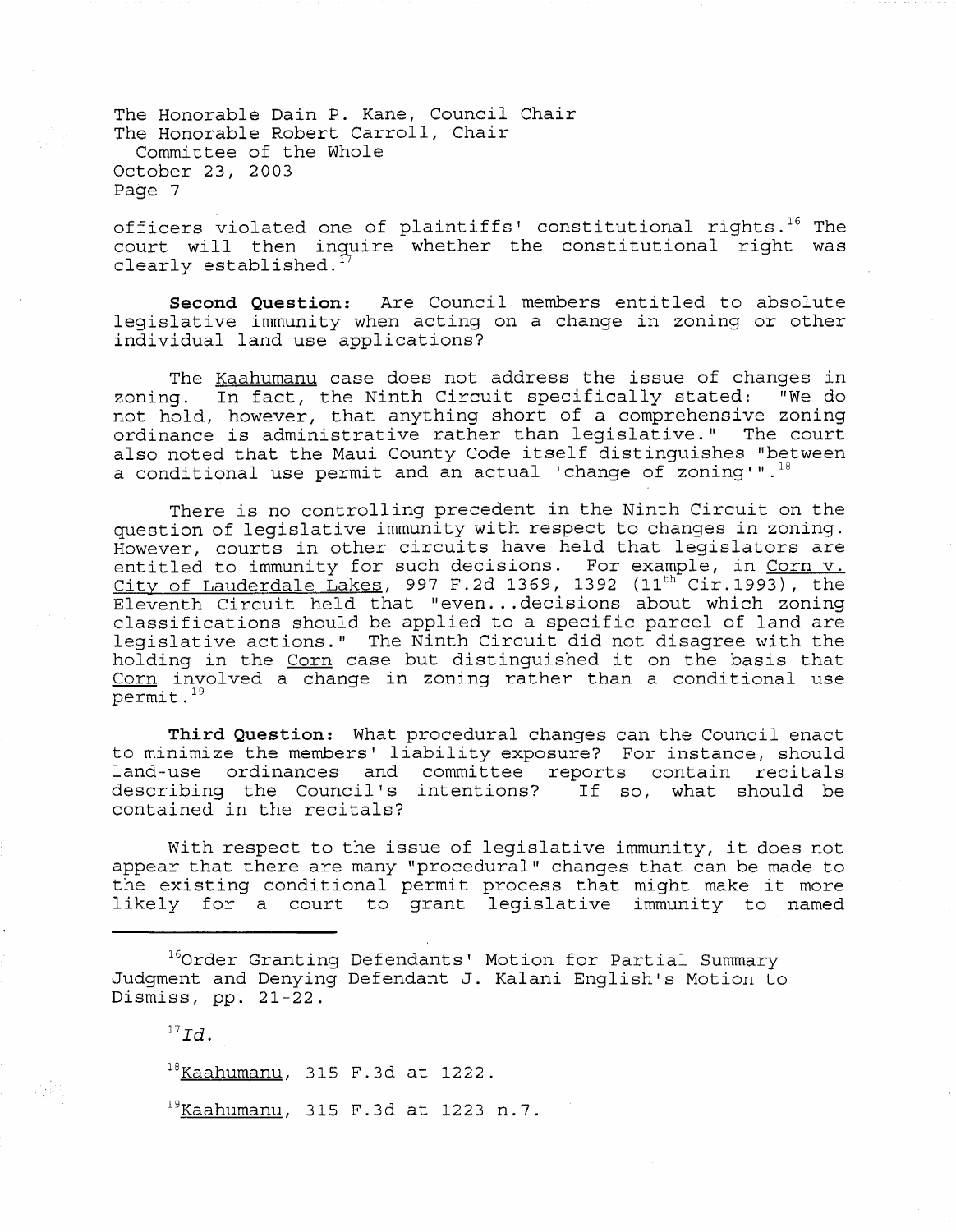individual defendants. As discussed above, the U.S. Court of Appeals has already held, based on the facts set forth before it in the Kaahumanu case, that a Council decision to grant or reject an ordinance granting a conditional permit is made on a case-by-case basis, does not apply to the public at large in Maui County, and is ad hoc rather than one of policy. To alter a court's ad hoc rather than one of policy. To alter a court's<br>characterization of County's conditional permit process, characterization significant changes would, at a minimum, appear to be necessary to the conditional permit process. Such changes would have to be material enough so as to allow a court to conclude that Council's consideration of conditional permits is a legislative, and not administrative or executive, act based on the four-factor test discussed above.

It is possible, for example, though far from certain, that a court might reach a different conclusion regarding legislative immunity if the conditional permit ordinance were amended to provide that conditional permits are to be processed and acted upon only during specified periods of time and as part of a collective package of such proposals. Under such reformed procedures, it might then be possible for the County to argue that its conditional permits are part of a comprehensive land use policy determination involving multiple parties and properties and implicating larger public interests affecting the county as a whole and not just a few individuals. However, it is difficult at this time to ascertain the likelihood of success of such an argument and procedure.

With respect to the issue of qualified immunity, a court's analysis will be dependent upon the facts and circumstances of the case presented, particularly those facts relevant to the inquiry of whether a County officer's conduct violated a constitutional right and whether it would have been clear to a reasonable officer that the officer's conduct was unlawful in the situation confronted. The exact procedures used by the Council in acting upon a conditional permit application are facts that may be considered relevant by a court as part of its inquiry. In the case of a plaintiff alleging a violation of procedural due process rights, a court will inquire whether the plaintiff has a protected property interest in its application and whether the County denied this property interest without the process due under the circumstances. Facts that show that the plaintiff received adequate notice and a hearing at a meaningful time and in a meaningful manner are facts that will be considered for purposes of such an inquiry.<sup>20</sup>

 $20$ Order Granting Defendants' Motion for Partial Summary Judgment and Denying Defendant J. Kalani English's Motion to Dismiss, pp. 43-52.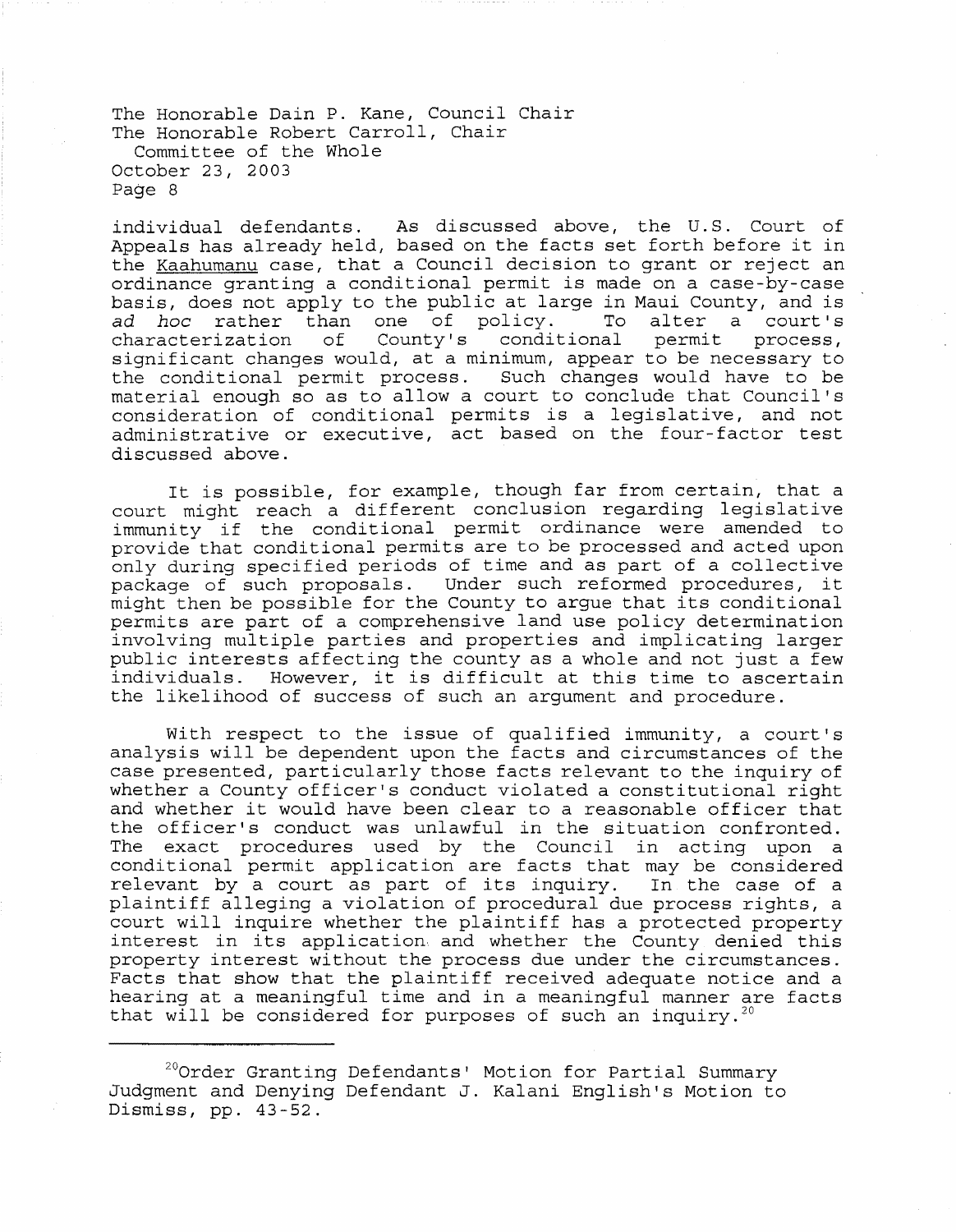Consequently, assuming that Council continues to review conditional permit applications, procedures that ensure that applicants receive adequate notice of meetings and actions relating to their applications, and which also ensure that applicants are afforded opportunities to be heard, will help to buttress County's position on qualified immunity for its officers. $21$  In those circumstances where an applicant for a conditional permit asserts rights under the free exercise of religion clause of the First Amendment or under RLUIPA, Council should consult with Corporation Counsel for further legal advice on the review of the application.<sup>22</sup>

**Fourth Question:** Do you advise the Council to repeal Chapter 19.40, Maui County Code, "Conditional Permits"? Please explain.

The repeal of Chapter 19.40, Maui County Code, as well as other possible actions, are matters involving the exercise of legislative discretion and involve the consideration of many issues of policy and the balancing of various interests. Although we do not opine on such policy considerations, we do opine that the County is under no legal obligation to provide "conditional permits". The conditional permit process "provide(s) the<br>opportunity to consider establishing uses not specifically opportunity to consider establishing uses not permitted within a given use zone where the proposed use is similar, related or compatible to those permitted uses and which has some special impact or uniqueness such that its affect on the surrounding environment cannot be determined in advance of the use<br>being proposed for a particular location."<sup>23</sup> However, this being proposed for a particular location.  $123$ objective is not mandated and could be achieved in other ways.

*21See* Sandy Beach Defense Fund v. City Council, 70 Haw. 361 (1989) (holding that, while City Council's approval of SMA use permit application was a non-legislative act because it administered a law already in existence, the City Council, as the legislative branch of the county, was not subject to the procedural requirements of Hawaii Administrative Procedure Act (Chapter 91, Hawaii Revised Statutes) when acting in either a legislative or non-legislative capacity).

*22See* Hale 0 Kaula Church v. Maui Planning Comm'n, 229 F.Supp.2d 1056, 1073 (holding that Maui County may not deny a special use permit to plaintiffs to operate a church if doing so imposes a "substantial burden" on plaintiffs' free exercise of religion, unless the County demonstrates a compelling interest and denying the permit would be the least restrictive means of reaching that goal) .

 $^{23}$ §19.40.010, Maui County Code.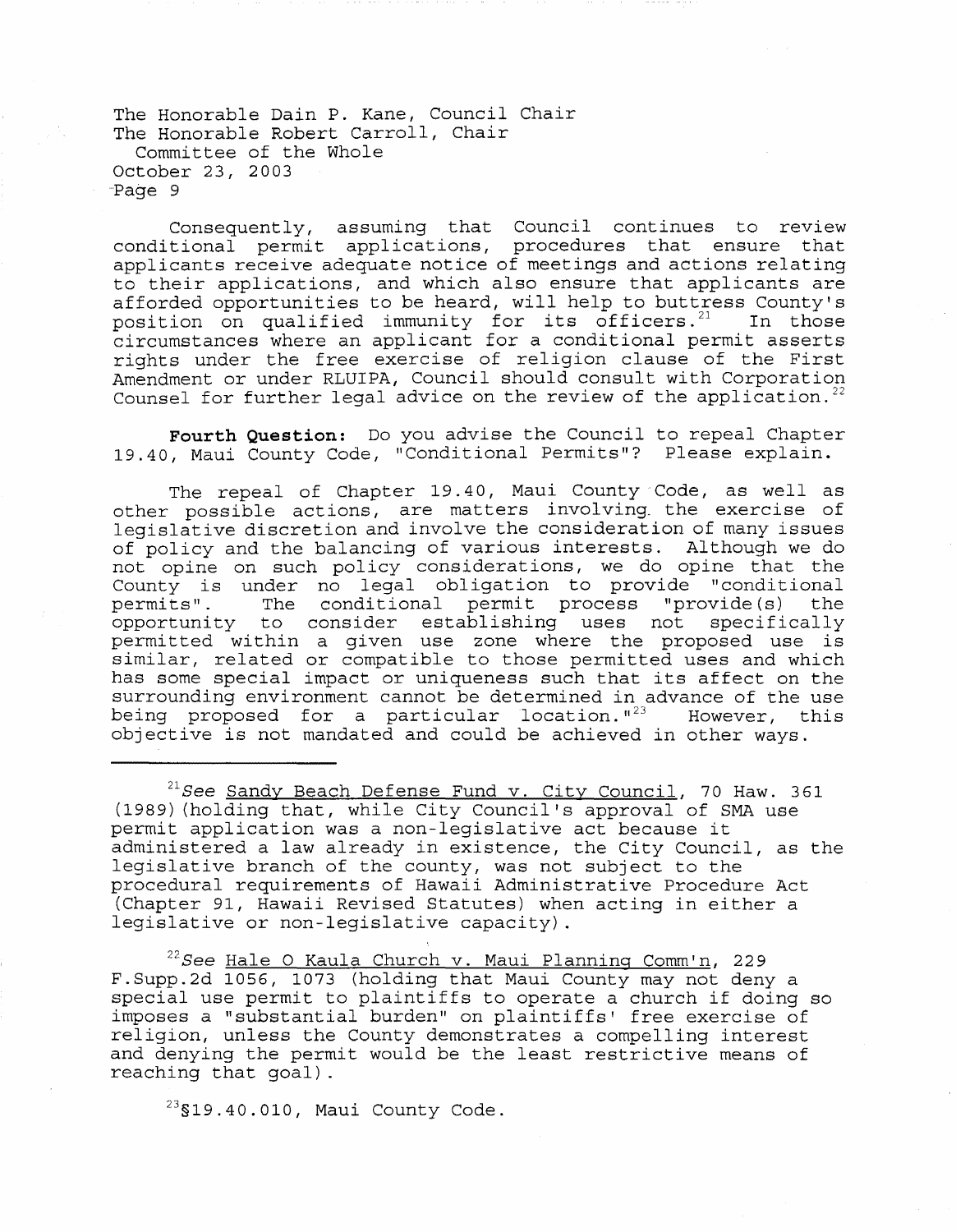For example, uses that are similar, related or compatible to permitted uses could be added as special uses to specified zoning districts and made subject to the special use permit process set forth in section 19.510.070, Maui County Code. 24 Further, hardship cases could apply for a variance.<sup>25</sup> In short, the County is not required to provide a conditional permit process.

The subject of alternatives to the conditional permit process, and the advantages and disadvantages associated with such alternatives, is a subject matter that, due to its complexity and<br>scope, is best addressed outside of this memorandum. Our scope, is best addressed outside of this memorandum. department is available to advise the Council should it or one of its committees consider legislative proposals.

24Under §19.510.070, Maui County Code, the appropriate planning commission reviews a request for a special use and, after a public hearing, may issue a special use permit for such use if the commission finds that certain criteria have been met.

<sup>25</sup>Section 8-8.7, Revised Charter of the County of Maui (1983), as amended, states, in part:

In accordance with such principles, conditions and procedures prescribed by the council, the board of variances and appeals shall:

1. Hear and determine applications for variances from the strict application of any zoning, subdivision or building ordinances. The board shall hold a public hearing prior to ruling on a variance application and shall issue findings of fact and conclusions of law on decisions granting or denying variance applications.

Section 19.520.050(C), Maui County Code, states, in part:

Pursuant to the charter of the county and in accordance with the provisions of this article and the procedures established in this chapter, variances from the provisions of this title [19] may be granted by the board of variances and appeals if the board finds that due to the particular physical surroundings, shape or topographical condition of the subject property, compliance to the provisions of this chapter would result in hardship to the owner which is not mere inconvenience or economic hardship on the applicant.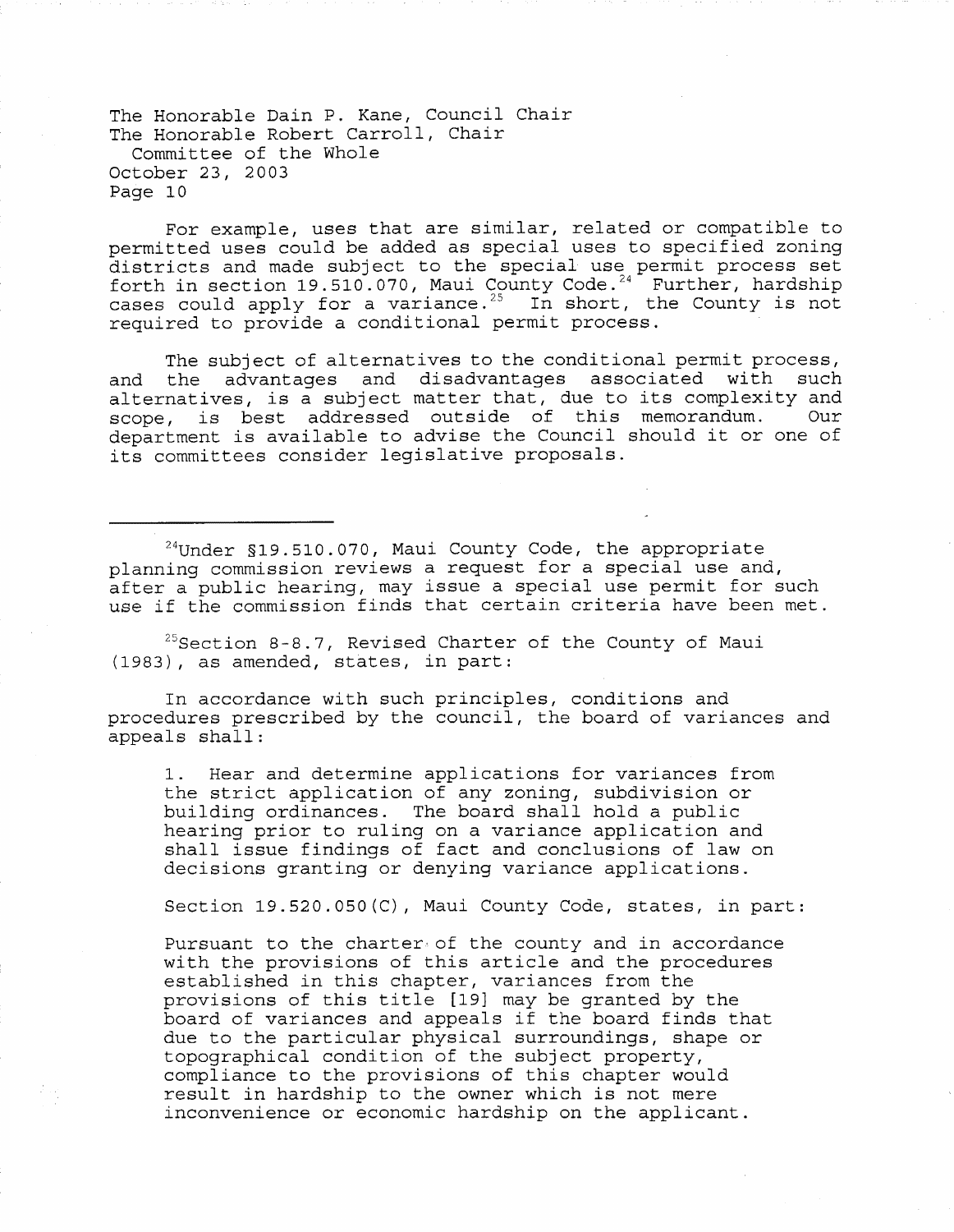**Fifth Question:** What impact would the repeal of Chapter 19.40 have on current conditional permits and pending conditional permit applications?

The exact consequences of a repeal of Chapter 19.40, Maui County Code, will depend upon the specific terms and provisions of any ordinance effecting such repeal and any measures to provide alternate or substitute procedures. The comments set forth below are therefore general in nature. Further advice may be rendered, when, and if, legislation repealing Chapter 19.40, Maui County Code, is actually considered by the Council or one of its committees.

Depending upon the effective date of a repeal of Chapter 19.40, Maui County Code, and any transition rules associated with 19.40, Maui County Code, and any cransition fules associated with<br>such a repeal, it is possible that pending conditional permit applications could not be considered by the Council. A pending application is not a property interest. A landowner does not have a vested interest in a particular use of his or her property until he or she has obtained the last discretionary permit required.<sup>26</sup>

Current conditional permits would remain in effect but could no longer be modified, amended or extended. Section 19.40.090/ Maui County Code, provides for conditional permits to be extended<br>if application is made 90 davs prior to expiration. Section if application is made 90 days prior to expiration. 19.40.080, Maui County Code, allows planning commissions to consider requests for changes in conditions placed on conditional permits and also provides for revocation of the permit in certain circumstances. If Chapter 19.40, Maui County Code, were repealed in its entirety, those provisions would be eliminated as a consequence of such a repeal.

The Council could, however, retain those portions of Chapter 19.40/ Maui County Code/ that apply to existing conditional permits.

Sincerely, MADELYN S. D'ENBEAU

Deputy Corporation Counsel

MSD: lak S:\ALL\msd\Opinions for Council\re legislative.immunity.ltr.2.wpd

<sup>26</sup>County of Kauai v. Pacific Standard Life Insurance Company 65 Haw. 318/ 653 P.2d 766 (Haw. 1982) (usually referred to as the "Nukolii" case).